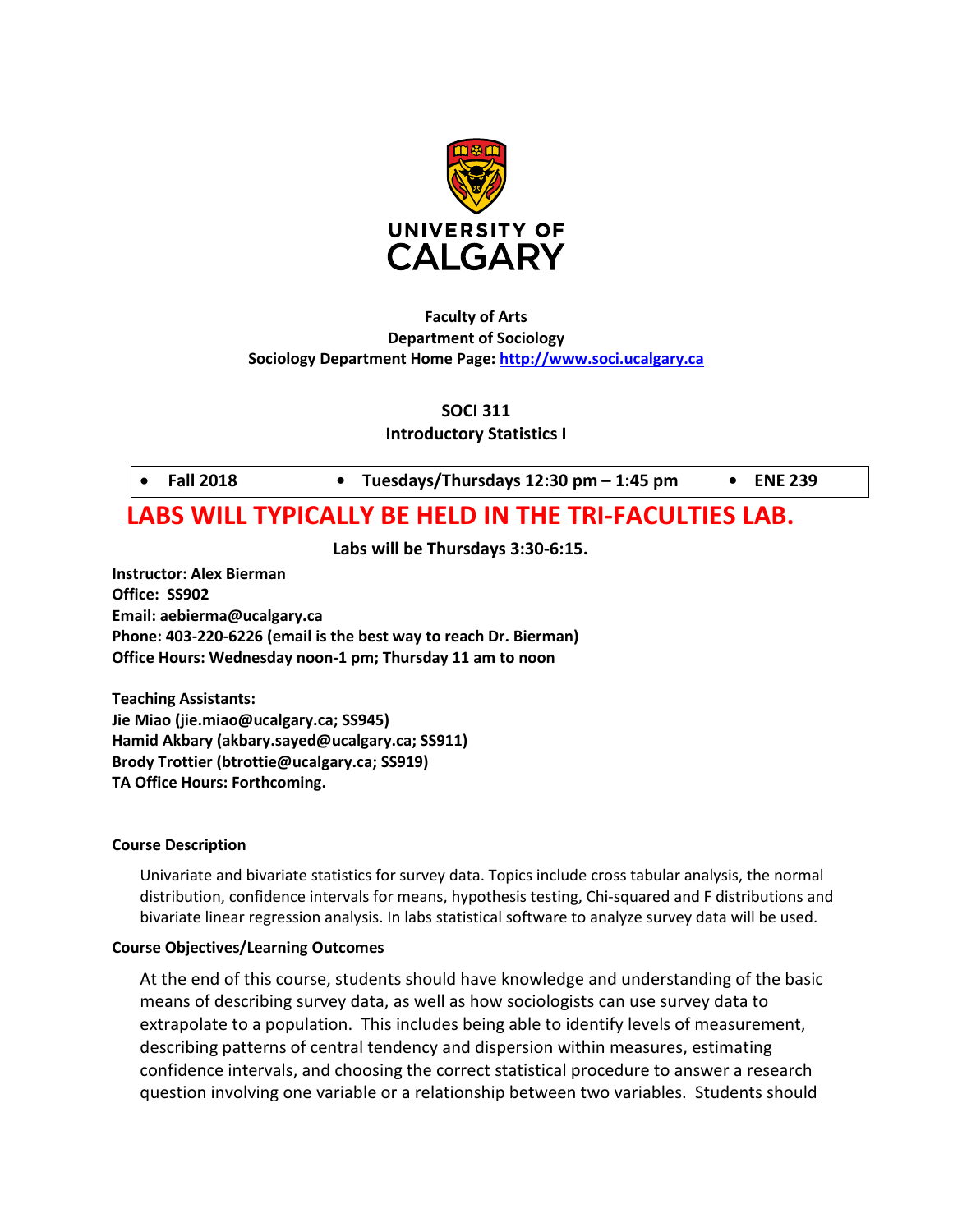be able to use Stata to describe distributions of categorical and continuous variables, as well as relationships between categorical or continuous measures, including confidence intervals and appropriate hypothesis testing. Students should also be able to use Stata to recode survey data and analyze variables for missing responses. This course is intended to provide students with the statistical skills to 1) prepare them for more advanced courses (including SOCI 315) and 2) facilitate reading and understanding of the wider sociological literature.

## **Required Textbooks**

Levin, Jack and James A. Fox. 2007. *Elementary Statistics in Social Research: The Essentials, 2nd Edition.* Boston: Pearson Education, Inc.

This text should be available in the book store (please let me know if it is not). You may be able to find used copies of this book. If so, they should be acceptable for this course, but *make sure it is the edition we will be using in class*. We will be using the *SECOND* edition of the essentials version of this textbook.

#### **Recommended Textbooks**

Longest, Kyle C. 2014. *Using Stata for Quantitative Analysis, 2nd Edition*. Thousand Oaks, CA: Sage.

## **Staying in Contact**

Class announcements may occasionally be sent out over e-mail, so you'll need to make sure that the university has your correct e-mail address and that your e-mail account is in working order. Due to the complexity of the course material, we prefer that you contact us by email for administrative purposes only. For instance, you may email us to schedule an appointment outside of office hours. When e-mailing, please put "SOCI 311" in the subject line of your e-mail. We will make every effort to reply to your e-mails within 24 hours, but it may take up to 24 hours to respond. Make sure to email all of the TAs and the course instructor when emailing a question—this will help to increase the response times to your emails.

## **A Brief Note on Email Etiquette**

When emailing your professor, your email should always contain certain elements. First, "SOCI 311" should be in the subject line of the email. Second, your email should start out, "Dr. Bierman" or "Professor Bierman." You should then put the issue you are emailing about in the body of your email, using correct sentence structure, spelling, and punctuation. If you are emailing an assignment, you should indicate that the assignment is attached and, if the assignment is deferred, the reason for the deferral. You should also sign your name and include your student number. Please note that your instructor may ask that you resend your email if it does not conform to these specifications. In addition, emails that do not include "SOCI 311" in the subject line may receive no response.

#### **Lecture Notes**

PowerPoint slides will be posted on D2L for most of the class lectures. Students should print out these slides and bring them to class or have them available on an electronic device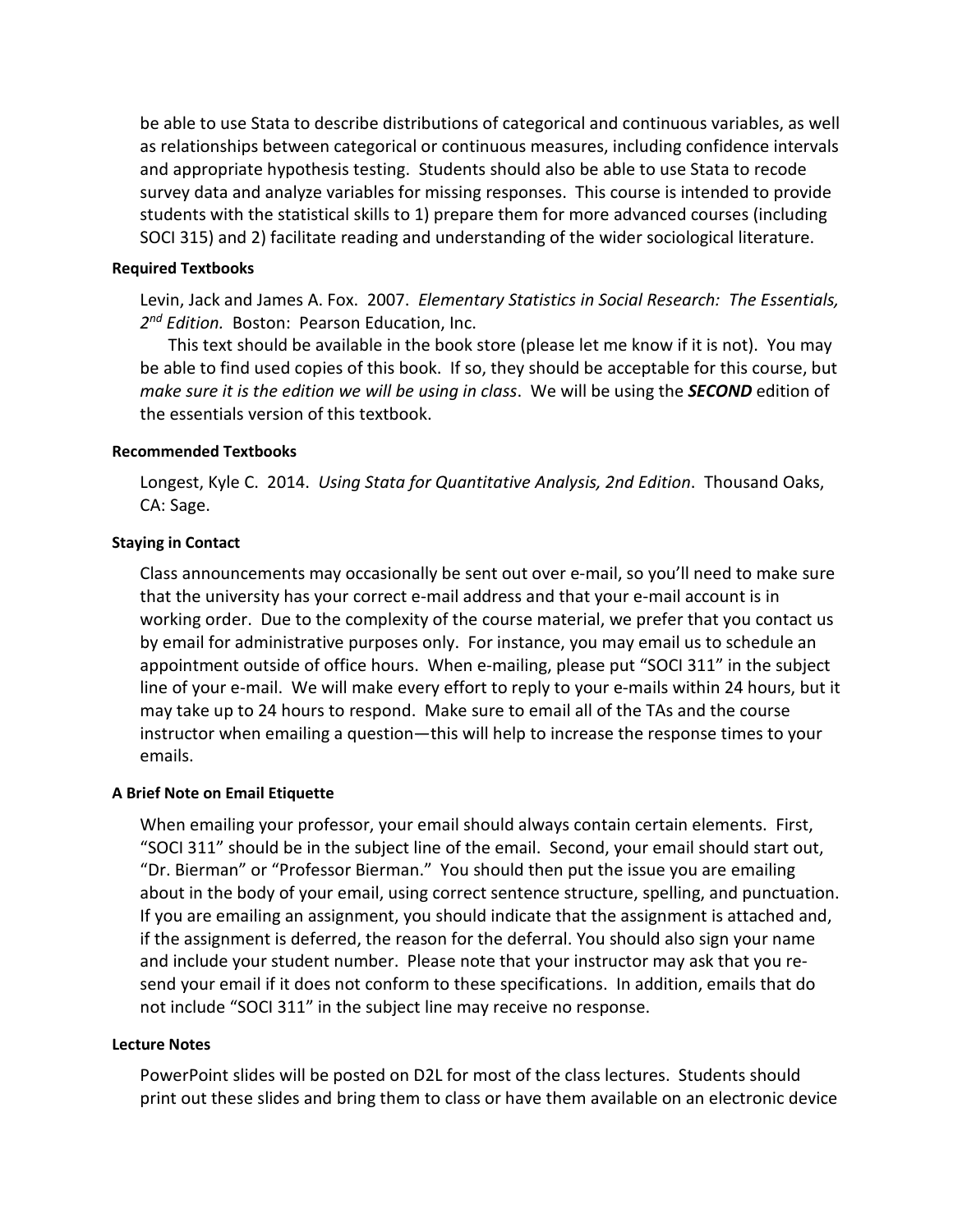capable of note-taking. Students will still need to take notes, even if the PowerPoint slides are available. There are no lecture notes besides the PowerPoint slides, so a student who misses a class will need to get the additional lecture notes from another student.

## **Reading Assignments**

Reading assignments will be given out over email as the class progresses. It is the student's responsibility to keep track of the reading assignments.

#### **Lab Assignments**

The lab assignment is designed to be finished and turned in within the time allotted for lab. Labs should be turned in through the appropriate folder on D2L. However, lab may be turned in by the following Tuesday, at 12:30 pm, without penalty. This due date/time will allow us to have the lab graded by the following lab. If you do not turn in the lab by this date and time, the D2L folder will close and you will need to email your assignment directly to Dr. Bierman, in which case grade penalties for labs will apply (if the lab does not meet departmental policies for deferrals). In the case of a late lab, 50% will be deducted from the lab before any marks are deducted for errors. You cannot turn in sections of a lab assignment at different times. If you turn in an assignment partially completed, no additional aspects of the assignment will be accepted at a later time.

Please note that it is possible that concepts covered in lab may appear on exams. You should plan to attend both the lab and the lecture, and are responsible in all exams for any material presented in either lecture or lab. **Because a central purpose of the lab assignments is to prepare you for the exams, lab assignments that do not meet departmental policies for deferrals will not be accepted after December 6th at 12:30 pm.**

#### **Exams**

Only the final exam will be expressly cumulative, but all exams may be indirectly cumulative because they are likely to build on previous material. You will be permitted one 8 1/2 by 11 inch sheet (front and back) of notes during each exam. Midterm dates are October  $4<sup>th</sup>$  for exam 1 and November 8<sup>th</sup> for exam 2. Please note that these exam dates are tentative, and I will confirm the dates at least a week before the respective exam.

**Midterms will be administered during your lab periods in ENE 239.** The class will typically have 100 minutes to take an exam. If you arrive late for the exam, you will only have the amount of time remaining allotted for the exam. For instance, if you show up half an hour after an exam is handed out, you will have only 70 minutes to take the exam. Once you begin an exam, it is your performance during the allotted time which will be used to determine your grade. You will not be allowed to retake the exam, sections of the exam, or complete at a later date problems you may not have answered. If you believe that you may have an emergency which will interfere with your performance on the exam, or you arrive late because of an emergency, you need to talk to Dr. Bierman about it before you take the exam. Once you begin the exam, it is your performance on that exam, during the time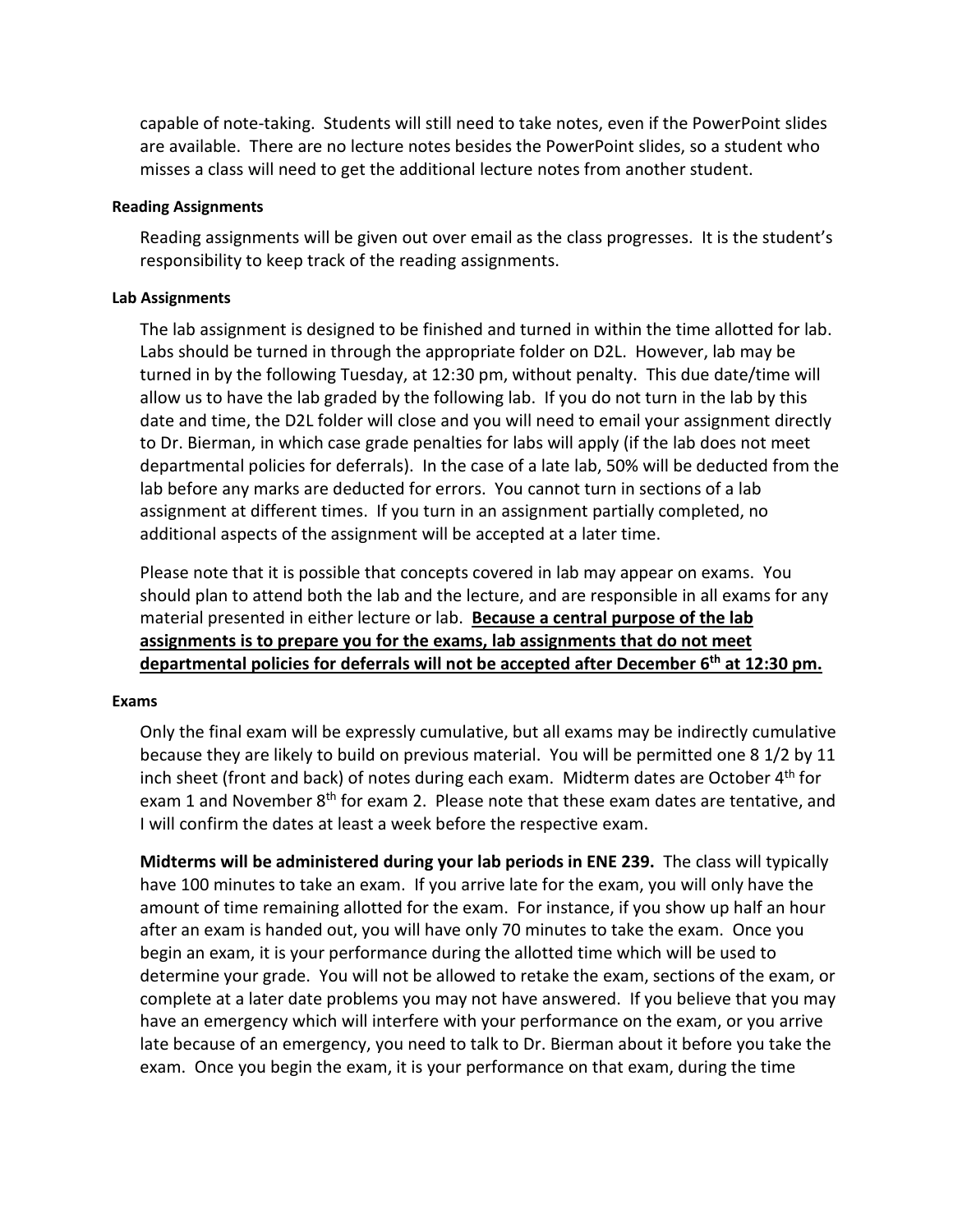allotted for the exam, which will determine your grade. The only exception to this policy is if you must be hospitalized while you are taking the exam.

#### **Grade Distribution**

| Labs                    | 25% |
|-------------------------|-----|
| Exam 1                  | 25% |
| Exam 2                  | 20% |
| Final Exam (Cumulative) | 30% |

#### **Extra Credit**

Extra credit assignments are not typically offered, but if an opportunity for extra credit arises, this opportunity will be given to the class as a whole. Individual opportunities for extra credit or to make up marks lost due to errors on an exam will not be allowed.

#### **Grading Scale**

Letter grades will be assigned and submitted to the registrar based on the following scale:

|                  |                    | A+ = 95 and over   B+ = 80-84.9999   C+ = 67-71.9999   D+ = 54-58.9999 |                            |
|------------------|--------------------|------------------------------------------------------------------------|----------------------------|
| $A = 90-94.9999$ | $B = 76-79.9999$   | $\vert$ C = 63-66.9999                                                 | $  D = 50-53.9999$         |
| $A = 85-89.9999$ | $B - 72 - 75.9999$ | $C = 59-62.9999$                                                       | $F = 49.9999$ and<br>lower |

The grades for a course component may be scaled to maintain equity among sections and to conform to departmental norms.

#### **Grade Reappraisal**

Within two weeks of the date the exam/assignment is returned, students seeking reappraisal of examinations or assignments must either submit a written response to the instructor explaining the basis for reconsideration of one's mark, or meet with the instructor and discuss the basis for reconsideration. In the event of an in-person meeting, the instructor may not make an immediate decision regarding a change of grade. It should be noted that a re- assessed grade may be raised, lowered, or remain the same. Please note that it is Dr. Bierman, not a TA, who is responsible for all grade reappraisals.

#### **Emergency Evacuations**

In the case of fire or other emergency evacuation of this classroom, please proceed to the assembly point at MSC North Courtyard. Please check these assembly point locations for all of your classes at: <http://www.ucalgary.ca/emergencyplan/assemblypoints>

#### **Handing in Papers, Assignments**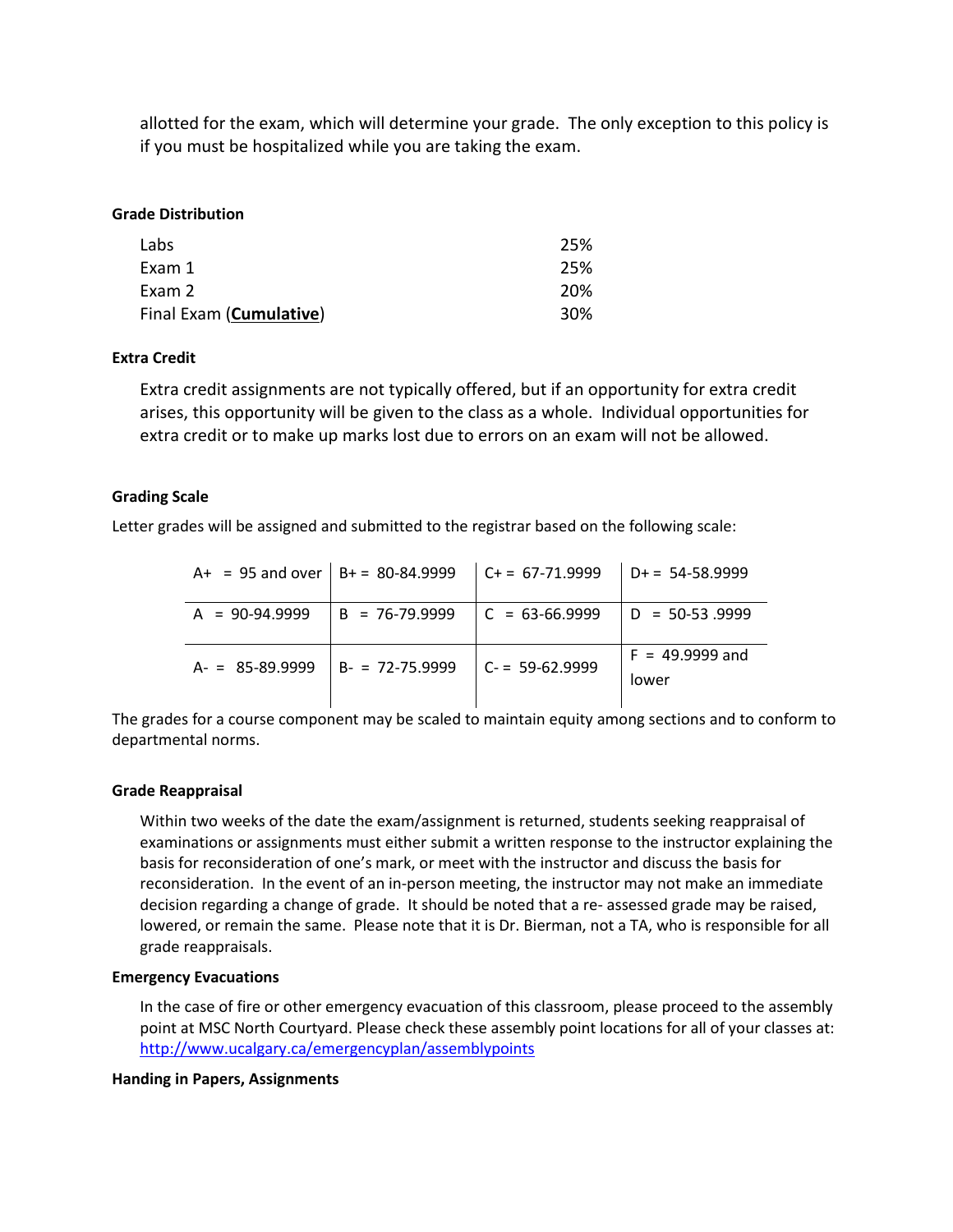- 1. The main Sociology Department office does not deal with any course-related matters. Please speak directly to your instructor.
- 2. **Protection of Privacy:** The Freedom of Information and Protection of Privacy (FOIPP) legislation does not allow students to retrieve any course material from public places. Anything that requires handing back will be returned directly during class or office hours. If students are unable to pick up their assignments from the instructor, they provide the instructor with a stamped, self-addressed envelope to be used for the return of the assignment.
- 3. Final grades are not posted by the Sociology Department. They are only available online.

## **Ethics Research**

Students are advised that any research with human subjects – including any interviewing (even with friends and family), opinion polling, or unobtrusive observation – must have the approval of the Faculty Ethics Committee. In completing course requirements, students must not undertake any human subjects research without discussing their plans with the instructor, to determine if ethics approval is required.

## **Academic Misconduct**

Please refer to the website listed below for information on University of Calgary policies on Plagiarism/Cheating/Other Academic Misconduct: <http://www.ucalgary.ca/pubs/calendar/current/k-5.html>

#### **Deferrals**

When possible, please provide advance notice if you are unable to write an exam or complete/turnin assignments on time. All requests for deferral of a course component due to health reasons must be accompanied by written documentation as outlined in the University Calendar and should be obtained while the student has the health issue rather than after recovery. Deferrals will be allowed in the following circumstances: illness, domestic affliction or religious conviction. Travel arrangements, misreading the syllabus, and scheduling conflicts with other classes or employment are not valid reasons for requesting a deferral. Deferrals will not be granted if it is determined that just cause is not shown by the student.

If you have missed a test for a legitimate reason, the instructor can require you to write a "make up" test as close in time to the original test as possible or can choose to transfer the percentage weight to another course component. If the instructor schedules a "make up" test for you, its date and location will be at the convenience of the Department of Sociology.

**Deferred Final Exam Form:** Please note that requests to defer a Registrar scheduled final exam are dealt with through the Registrar's Office. Further information about deadlines, and where paperwork should be taken, is available on the form, which can be found at: <https://www.ucalgary.ca/registrar/student-forms>

**Deferred Term Work Form:** Deferral of term work past the end of a term also requires a form to be filled out. It's available at

[https://www.ucalgary.ca/registrar/files/registrar/deferred\\_termwork15\\_0.pdf](https://www.ucalgary.ca/registrar/files/registrar/deferred_termwork15_0.pdf) 

Once an extension date has been agreed between instructor and student, the form should be taken to the Faculty of Arts Program Information Centre (SS 110) for approval by an Associate Dean (Students).